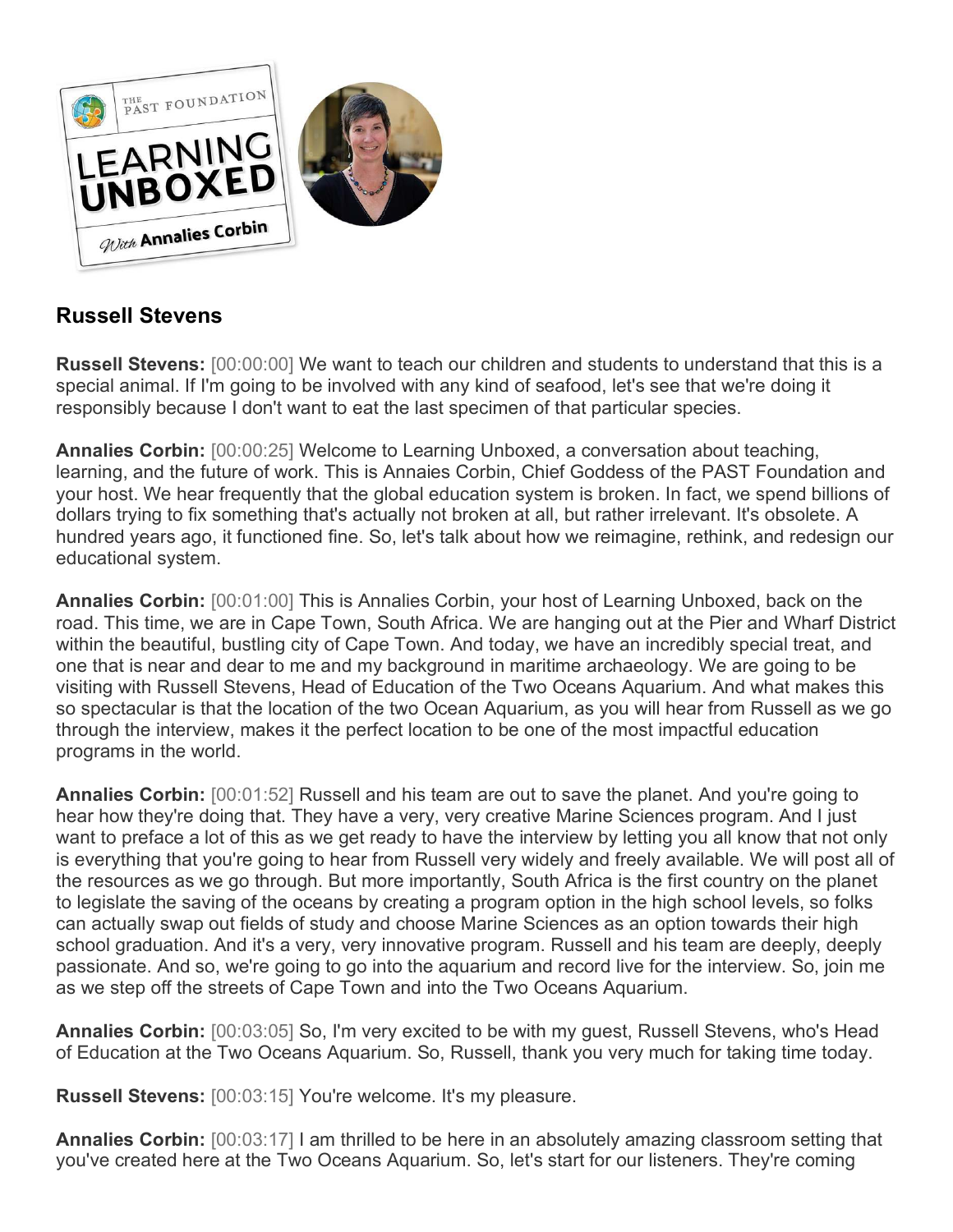from all over the world and not everybody has had the benefit of coming to Cape Town. So, start with a little bit about the Two Oceans Aquarium. What is this place and why?

**Russell Stevens:** [00:03:36] Two Oceans Aquarium started in 1995, same year that the South Carolina Aquarium opened. It was put in this place because the Western Cape of—or the Western South African region is regarded as one of the biological biodiversity hotspots on this planet. And that's because we have a really interesting current that is found off our west coast. It's called the Benguela Current. And while it's travelling in the Atlantic Ocean towards Angola, towards the north, it is assisted by the strongest up-welling you will find on this planet. 22 meters on average a day is the level of up-welling.

#### **Annalies Corbin:** [00:04:32] Wow!

**Russell Stevens:** [00:04:32] That brings up huge volumes of nutrients. On the other side of our coast, on the East Coast is the strongest current that you find on the planet called the Aghulas Current. Because of the shape of Madagascar on the coast of the east coast of Africa, you will see this current being funneled down towards the south. And at that point, because this warm current gets as far south as it does, our south coast of Southern Africa ends up having a mixing of this cold weather and upwelling waters, and the Aghulas Current that is being brought down from the tropics. That leads to, of our whole planet, for example, 22,000 species that have recently been recorded of marine fishes, you will find 10% of them off the South African coastline, which is 3200 kilometres long. Of those species, 10% are endemic.

#### **Annalies Corbin:** [00:05:46] Wow!

**Russell Stevens:** [00:05:46] Marine invertebrates, similarly, 10% of all marine invertebrates found off—on our—in our oceans are found off the coastline of South Africa, and 10% of them are endemic. Marine plants, seafood plants, called seaweeds by some, 10% are found off the coast of South Africa, and 10% were endemic. So, this high level of endemism led the designers of the Two Oceans Aquarium to put together an aquarium, which apart from three or four species, this whole aquarium houses animals from local waters. So, it is the ideal locality for them.

**Annalies Corbin:** [00:06:40] And so much opportunity to teach.

**Russell Stevens:** [00:06:43] Well, I was going to get to that, which is the most important reason as to why we exist - conservation and education. We are facing one of the greatest climate challenges that we've ever faced. A month ago, my daughter said to me, "You're going to die of old age, but I'm going to die from the effects of climate change." And that indicates how human activity on our planet, planet and ocean, has been effected in a way which we need to educate people about rather than saying, "It's so and so's fault, and so and so's fault." And so, education is the core reason as to why we, as an aquarium, exists alongside conservation, and more recently research as well.

**Annalies Corbin:** [00:07:38] Right. And so, we are actually sitting in the classroom setting or one of the classroom settings that you have created for the purpose of trying to educate these masses. For our listeners, what you're hearing in the background, because typically we record this program in a studio, but we are on the road with this show right now, so, you're hearing the aquarium pumps in a really, really innovative classroom that has been created. And we'll talk about the program in a moment. But Russell, could you share with our listeners, describe what they're hearing in terms of the

way you laid this classroom setting out? For anybody that wants to do a dedicated, applied classroom learning setting, explain what's here.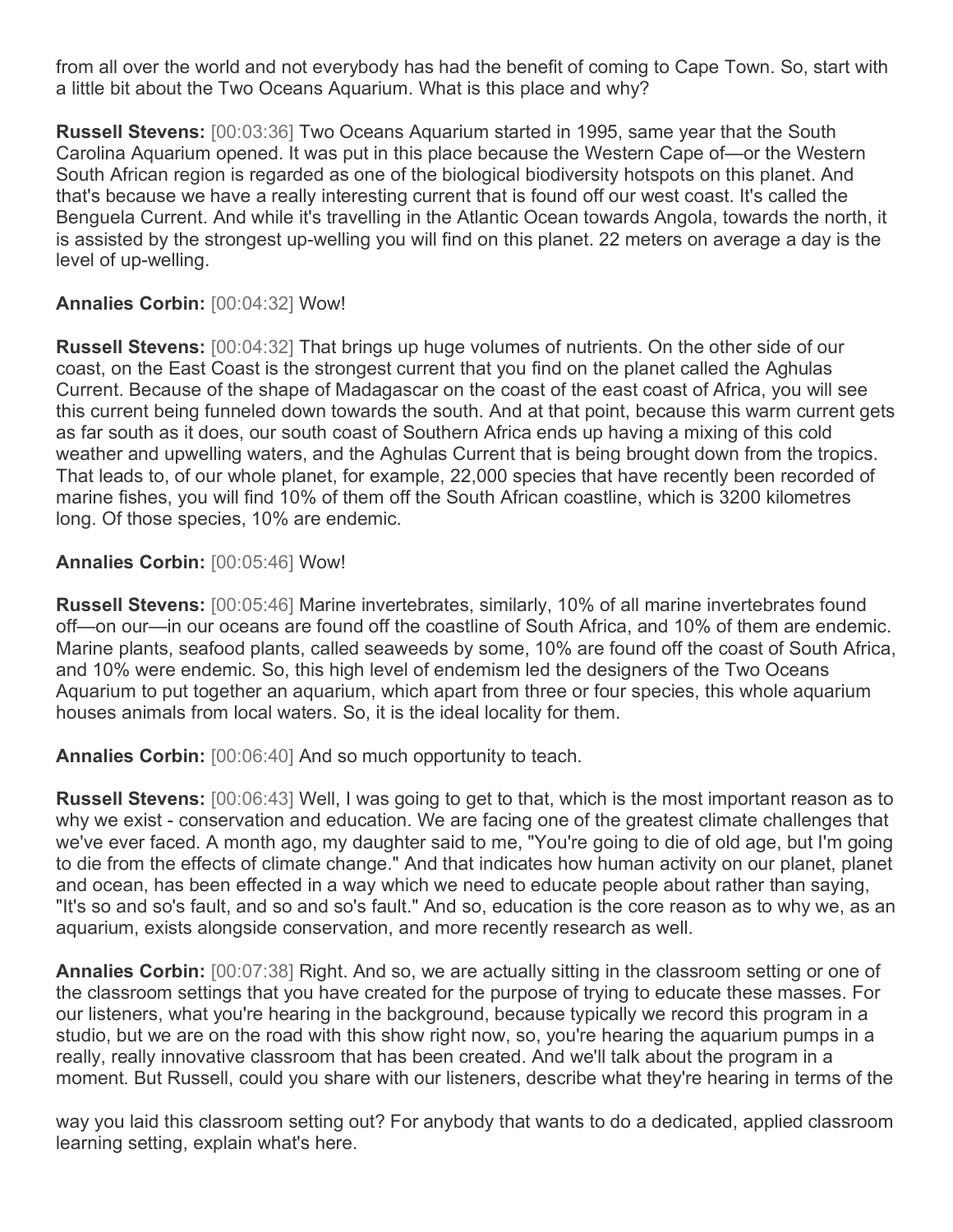**Russell Stevens:** [00:08:27] We have an eight-meter-by-eleven-meter showroom, and we thought, "What could we do with this?" We, then, got fresh seawater that we were pumping through the building, in any case, and we've got air. We, then, designed workstations, which are, in a way, half moon but they are six-sided. And what it allows is for cooperative learning to take place. Students can have a discussion, but there are no students that have their back to the presenter because the side of the workstation facing the presenter is a flat side. And you'll see that on the pictures that are associated with this podcast.

**Annalies Corbin:** [00:09:09] Yeah, the photos will be posted online. Yeah.

**Russell Stevens:** [00:09:11] And on each of these web stations, there is a tank. It's a tank. Inside, there will be animals such as anemones, sea stars, and sea urchins. And it is an opportunity for the students to touch and connect with the marine environment. We're so conscious, after the work done by Richard Louv, about connecting children to nature. The last child in the woods, saving our children from nature deficit disorder. There is no point in doing environmental education, no matter what John will say, or what all the people from Wisconsin who came out of that whole field of environmental education, there's no point in doing it unless you can connect-

## **Annalies Corbin:** [00:10:05] Absolutely.

**Russell Stevens:** [00:10:05] ... children, adults, the learning community with nature. So, children can literally put their fingers into the water, and they can then taste that it is salt water. And by doing that, we are connecting them. As I've just splashed you, I'm connecting you with nature.

**Annalies Corbin:** [00:10:26] Exactly. And we know that frequently, at the PAST Foundation, and over and over again, you've heard through Learning Unboxed, many, many people talking about the importance of the children having - no matter what age, and I use children loosely-

**Russell Stevens:** [00:10:43] The learning community.

**Annalies Corbin:** [00:10:43] ... and even as adults, right, we learn best when we're actually able to touch, to feel, to smell, to experience.

**Russell Stevens:** [00:10:49] Correct.

**Annalies Corbin:** [00:10:49] And so, by literally moving the teaching and learning out of the traditional mindset and into a very immersive mindset, we know that the kids will remember the things that you teach them here. So, let's talk a little bit about the program that you created. You have an amazing ecosystem. This aquarium sits in a location that makes it very easy for you to teach so many different things because of the environmental setting. So, let's talk about the program itself. So, you have a very comprehensive marine sciences program that has multiple components, different age levels, different opportunities to engage. Why don't we talk about that a little bit because you created this program along with the staff and everybody here, but this is kind of the brain child, if you will.

**Russell Stevens:** [00:11:36] Yes, it was 19 years ago where I walked here, into here. And this was a computer lab. And so, we got to the-

**Annalies Corbin:** [00:11:43] The space we're sitting in was a computer lab?

**Russell Stevens:** [00:11:45] It was.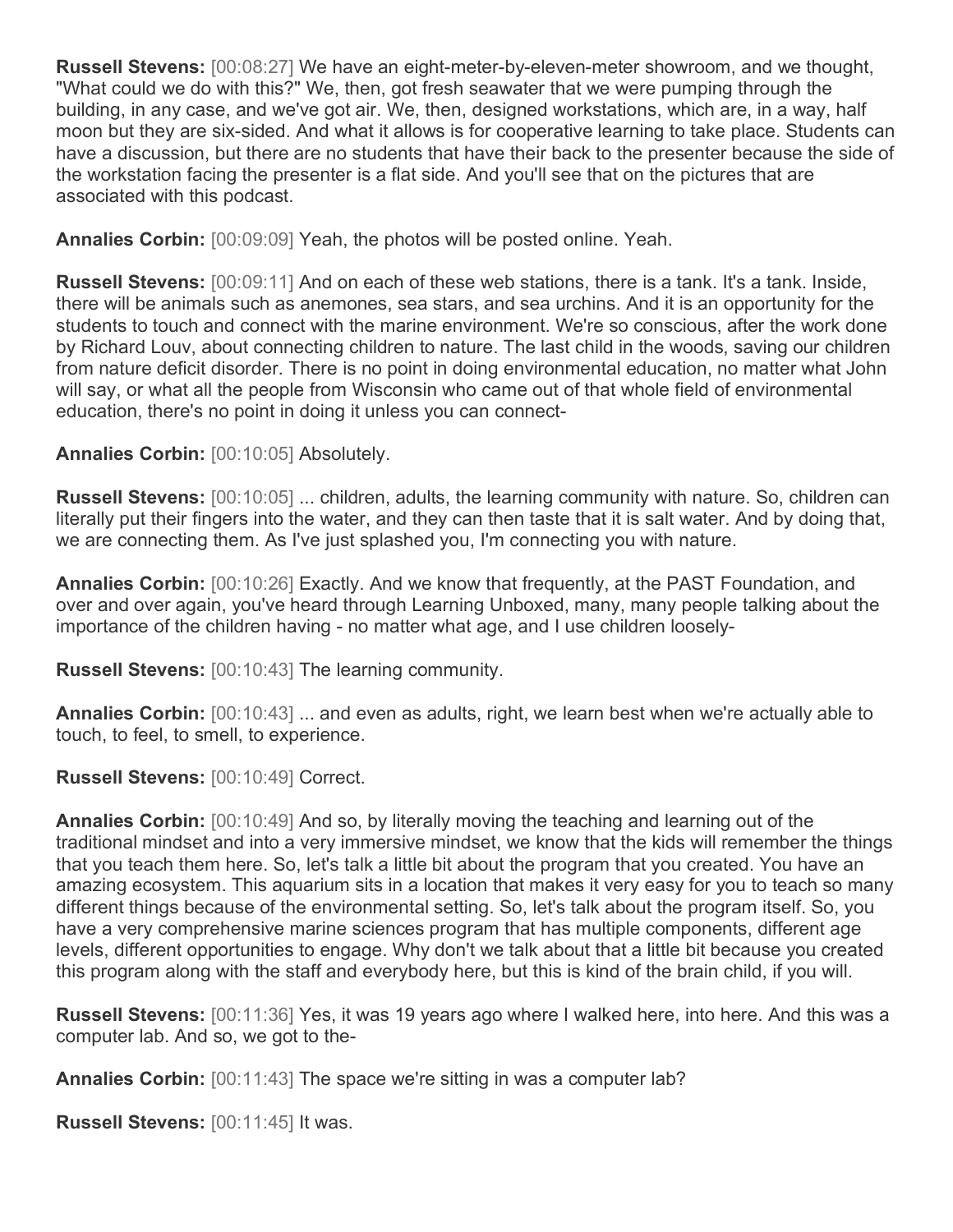**Annalies Corbin:** [00:11:45] Which is very sterile, I would imagine.

**Russell Stevens:** [00:11:47] It was.

**Annalies Corbin:** [00:11:47] So, this was-

**Russell Stevens:** [00:11:47] And people had-

**Annalies Corbin:** [00:11:47] ... far more engaging.

**Russell Stevens:** [00:11:47] You remember CD-ROM days?

**Annalies Corbin:** [00:11:53] Yeah.

**Russell Stevens:** [00:11:53] That's what's in that. So, the entry level of learning within this aquarium is students arrive, and it can be students from early childhood grade R recorded. I think you call it K in America.

**Annalies Corbin:** [00:12:04] Correct.

**Russell Stevens:** [00:12:05] Through to, what we have as university students. You might call them college or university students. I'm not sure exactly how one would define that. So, you've got students who arrive here, and they, typically, have a 45-minute lesson. Typical zoo aquarium type of lesson. On the smart board, they will be shown a PowerPoint. Linked to that are clips, little video clips, the short ones that highlight certain learning patterns and programs that we do. The students are able to touch and taste the water, touch and experience the textures, experience the colors if they're sighted of these animals, and be able to connect in a way where we give them what we call an underwater wonders experience. That is from K through 12 and beyond.

**Annalies Corbin:** [00:13:05] And these wonders?

**Russell Stevens:** [00:13:08] It's up to the entry level of the children. Going back to the work of the University of Wisconsin, Hungerford and Volk in 1997 wrote about the entry level of your students. And we have got qualified school certified teachers. That's really an important element of our program. We have over six of them. You've met one of them, Wandiswa. These are people who, when they are teaching, are able to assess what is the entry level of the prior knowledge, the previous experience of the group that has come in.

**Russell Stevens:** [00:13:49] Any program like that cannot be developed just for one individual. Not everybody in a class is a clone of another. Because of all the personality theory you can read about in psychology, we understand, if we've got as a group of 60 students or 35 students, we have got 35 personalities walking in. Each of those personalities learn in a different way. A certain cohort of them will be tactile. A certain cohort of them will be visual, and some will be verbal, and some will be numerate in the way in which they prefer learning. We endeavored to teach with a range of methodologies that, then, allows our pedagogy to connect with them.

**Annalies Corbin:** [00:14:45] And it's very, very inquiry-based by design.

**Russell Stevens:** [00:14:48] Exactly. When we teach, we do not give information. We ask questions, so that we can elicit information. That's a key inductive pedagogical approach. So, I've explained that the entry level. Then and very briefly, we have got a series of specialist courses grade 6, grade 7,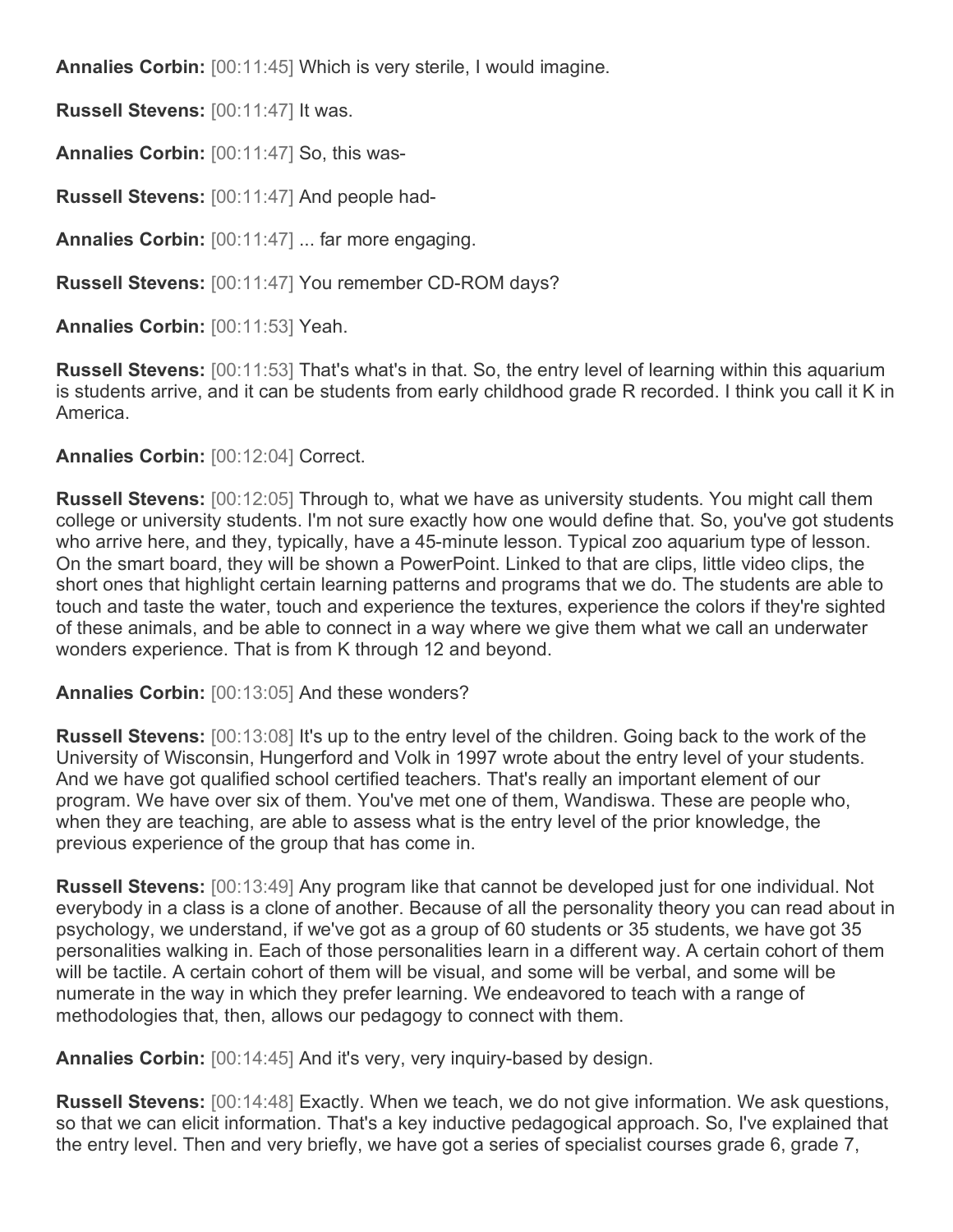grade 8, 9, grade 10, and then grade 11. The grade 6 course is a fun introduction to marine sciences. Lots of fun experiments. Lots of hands-on engagement. We have a group of students that left an hour ago. That is four Saturdays or four school holiday days.

**Russell Stevens:** [00:15:33] Then, we have the grade 8 and 7 course, which is an environmental footprint course. No point in doing any education unless we are aware of our environmental footprint, and what impact we are having on this planet, and to teach about environmental responsibility. The grade 7, the grade 8 course, and the grade 9 courses are fairly similar. They are linked very closely to our marine sciences curriculum that we have written, and we start bringing in the curriculum in the way in which we introduce these students to—we encourage them to study maths and science from grade 10, 11, and 12. And we do lots of experiments, inquiry-based work, and that typically is a fiveday course.

**Russell Stevens:** [00:16:23] And then, the grade 10 course is a volunteer program course. We teach students to be able to go into the aquarium, and serve at the microscope in the touch pool. And that is the place where we encourage those students to start giving back to the community in the way in which they function. We teach them how to engage with the public. We teacher them how to understand what volunteerism is. Very different from America. In America, it's a more resourced place. People have got lots more funds and disposable income. So, for children, they typically would go out and work in the school holidays in order to just help their parents buy food. Not to help their parents or themselves have extra disposable income. To volunteer and to understand that it's a giveback time is a critical, important point for them.

**Russell Stevens:** [00:17:17] Then lastly, our grade 11 course, we have found university professors to have indicated that our curriculum has got gaps of what they've expected students to know when they sit in the first year in a zoology class for marine biology or an oceanography class.

**Annalies Corbin:** [00:17:38] So, are students not getting those skills, that content - I guess, really, less skills, more content - in a regular school setting? They're getting it here. So, when they move on—just to help our listeners understand, is that a gap that's coming specifically, or that was identified in the aquarium setting, or generally across the educational sort of system within Cape Town and South Africa?

**Russell Stevens:** [00:18:02] We found that feedback from the University of Cape Town, the University of Stellenbosch.

**Annalies Corbin:** [00:18:09] Okay.

**Russell Stevens:** [00:18:09] So, the four universities of our state called the Province of the Western Cape. However, as we've written this material, we are finding that this message resonates with our colleagues in Bangladesh, our college in China, Taiwan, the United States, and Canada.

**Annalies Corbin:** [00:18:26] It's universal. It's absolutely fabulous.

**Russell Stevens:** [00:18:28] There is a lack of what—I think these university professors have indicated as a lack of content knowledge. That is what we call core content. So, if you, for example, want to do algebra, you cannot do that if you haven't drilled and understood your table, we call it in South Africa, I'm sure in America, it's similar. If you don't know your tables and bonds, you can't factorize. So, how can you do algebra? In the same way, how can you do marine sciences at university level if you don't understand the key concepts of salinity, of pH, of water quality, of eutrophication, for example, and why excess nutrients are actually a pollutant in Chesapeake Bay, or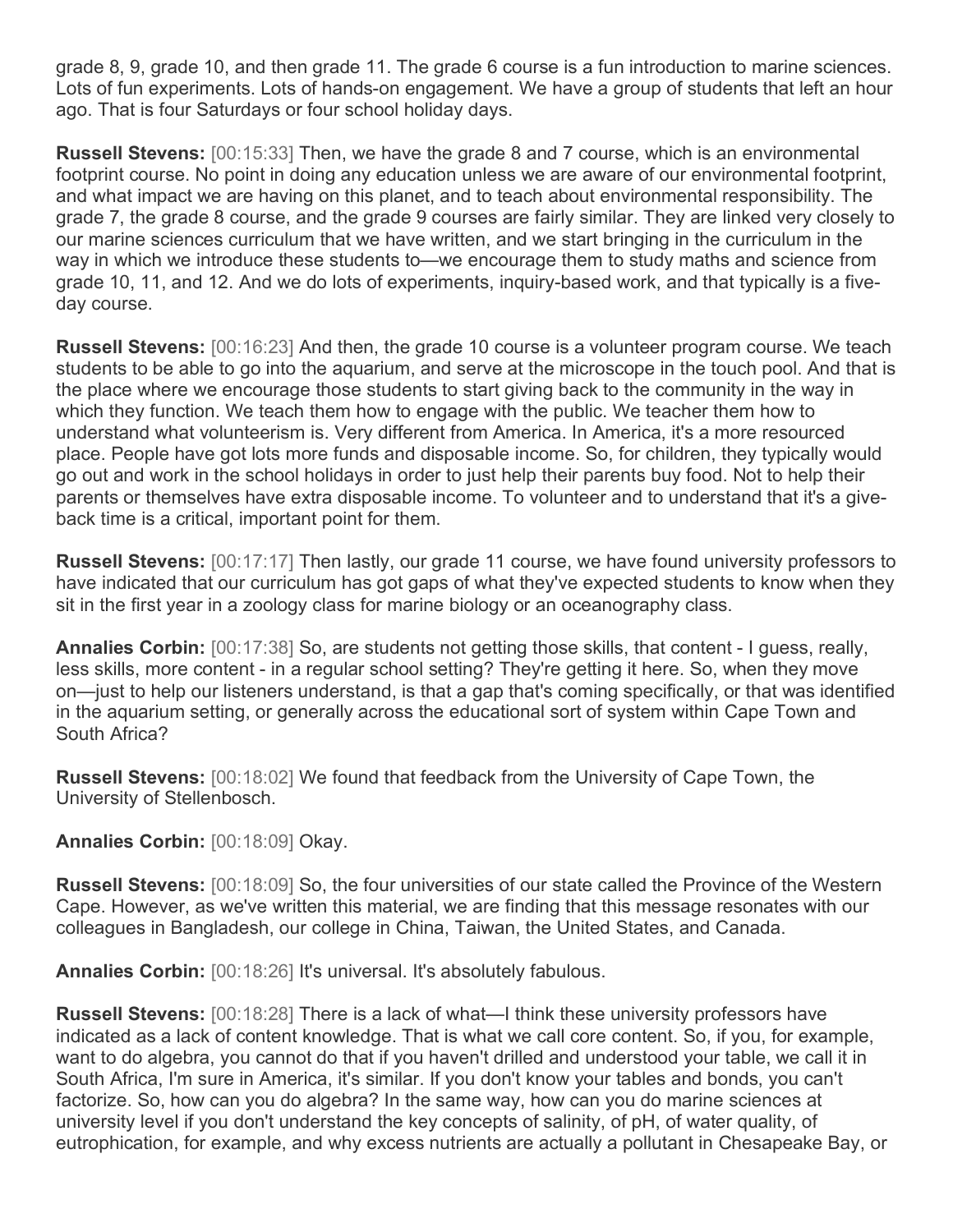whichever bay you're going to be referring to. You also need to understand the basic understanding of the dynamics of how animals have evolved and come into being.

**Russell Stevens:** [00:19:31] We have, as a core content, right from Grade 6, teaching children about adaptations and how animals have evolved and been in place. If they get stuck into that for the first time in grade 10, then they don't have the fundamental understanding of how the planet came to be, the origin of the planet, and the origin of how the salt with seawater and all of the dynamics of the oceans as we know them, and they are today.

**Russell Stevens:** [00:20:09] So, on our advisory board for curriculum that we've designed, which has 85 topics leading around a whole range of fields, which we'll probably get to, that curriculum actually feeds us to understand what we can do to set people up from our advisory board into this content, exclude that content, so that we've got a good basis of core knowledge that students will be able to enter university system, and be able to speak with confidence, and to be able to debate with confidence knowing that they get the basic understandings at their fingertips.

**Annalies Corbin:** [00:20:52] Yeah, it makes it so much more relevant. The kids who come, for example, in the 6th grade, do they typically then come and do multiple components of the program, or is the program structured in such a way that, say, a small group that comes in the 6th grade may not come again until the 9th or 10th grade? What do you traditionally see with this?

**Russell Stevens:** [00:21:14] When we have students from a particular school, when they come in, they could come 12 years in a row, and they will do a different program each time.

**Annalies Corbin:** [00:21:27] Right. Each in the different grade level.

**Russell Stevens:** [00:21:28] It depends on the school teacher that's facilitating who connects with our aquarium teachers, and that's how we design the program. The courses that we offer, these courses are very specialized. We accept only 55 students. We normally get applications from 400 students. We will only take 2 maximum per school-

**Annalies Corbin:** [00:21:53] Okay, okay.

**Russell Stevens:** [00:21:54] ... so that there is a diversity in terms of demographics, in terms of race, in terms of where these students come from socioeconomically. **Annalies Corbin:** [00:22:03] Sure, sure.

**Russell Stevens:** [00:22:06] So, we have a rainbow nation kind of representation within the classroom. That's purposefully done because we have a great intent of being relevant from a sociological perspective in our education basis.

**Annalies Corbin:** [00:22:23] Right, right. That PAST Innovation Lab is structured very much like that. So, I try to make sure we have the greatest diversity of thought, of experience, of folks participating.

**Russell Stevens:** [00:22:32] Yes.

**Annalies Corbin:** [00:22:32] Absolutely.

**Russell Stevens:** [00:22:33] So, the key thing we try and encourage these students to do is—so, they arrive in grade 6, they do the grade 6 course. Then, the following year,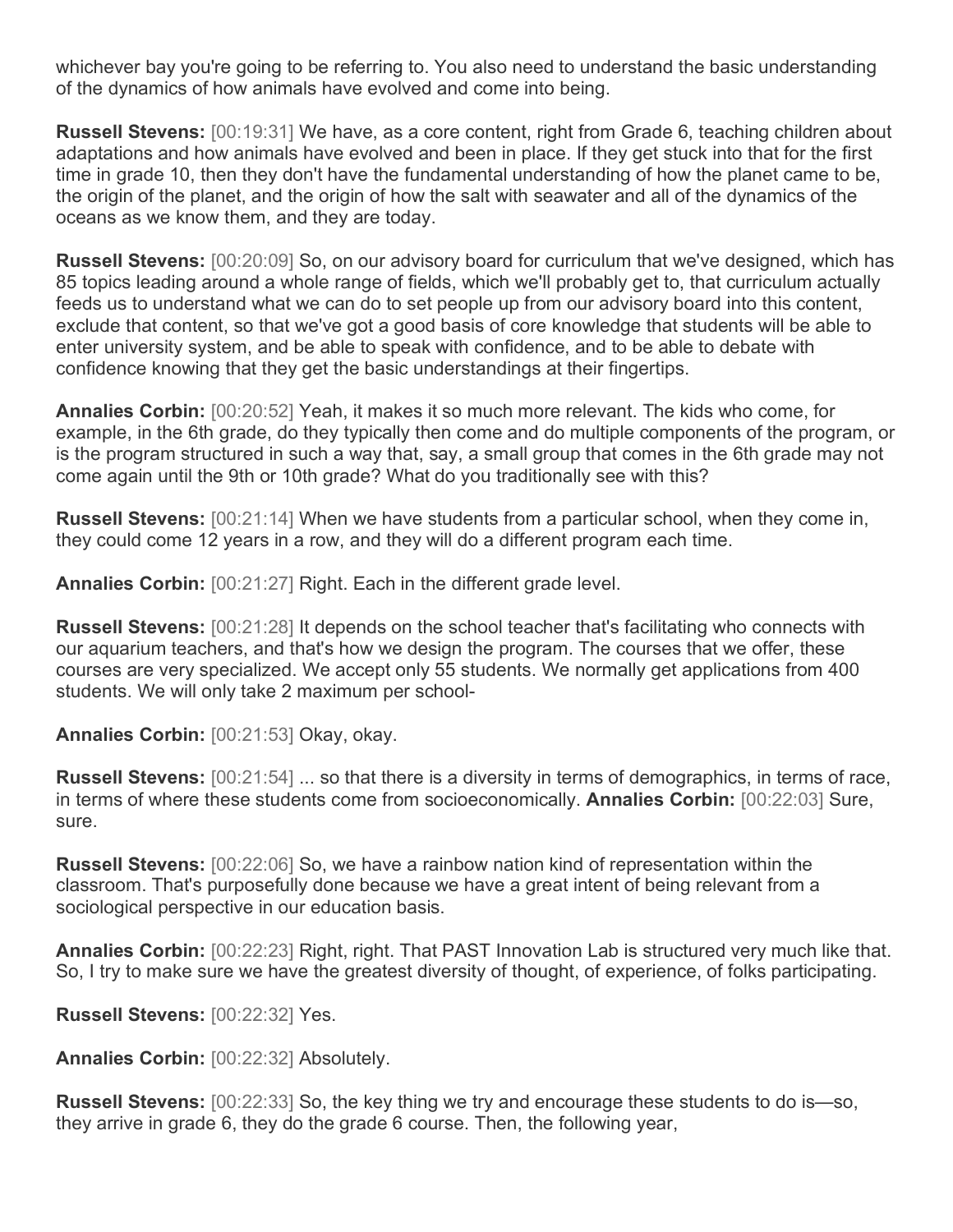they apply to do the grade 7 course. They weren't necessarily getting in. And then, the 8, and the 9, and the 10, and then the 11.

**Annalies Corbin:** [00:22:49] And what would you say is the percentage of students that start in the sixth and go all the way through?

**Russell Stevens:** [00:22:55] Well, we probably get about a 20% retention rate within that.

**Annalies Corbin:** [00:23:02] Over the course of that length of time, yeah.

**Russell Stevens:** [00:23:04] And the students don't necessarily go and do marine biology. This morning, we had two volunteers assisting us. They were marine biologists, marine science students about five years ago. The one is doing maritime law. The other one is doing ecosystem studies in marine biology. And actually, the previous course we had, we had somebody doing medicine. So, the basis of our learning-

**Annalies Corbin:** [00:23:32] Are connected, yes. **Russell Stevens:** [00:23:32] Yeah, is it's all connected.

**Annalies Corbin:** [00:23:34] Oh, absolutely. Incredibly powerful for those participants. And I love the fact that you encourage the students who are able to come back and volunteer in the aquarium itself. We've seen time and time again in our research and our own applied experience that when students are actually able to become the teacher, even in that setting, that the learning is that much deeper. You know that it's stuck. It's very powerful for those participants.

**Russell Stevens:** [00:24:02] When we do a course, like this morning's course, the first thing the students do when they're about to do a course is they do a pre-test. And that identical assessment is offered at the end of the course.

**Annalies Corbin:** [00:24:16] Pre and post, yeah.

**Russell Stevens:** [00:24:18] The pre-test to be an average score of about 20% to 30%. And we expect the first test to have an average of 80%. Separate from that, every morning, the students do an assessment on the previous day's work. And that score is recorded on the certificate they get at the end. Those who want to do really well, who want to get 80%, we ask them to do an extra component, a certain number of hours volunteering. But they also need to give back to the community. So, they need to have organized a beach cleanup themselves or some eco club activity. So, they need to go back to their schools, and they need to give a program either in their class or their school assembly. And that's the way they contribute back into the community from which they come from. The other thing that we ask them to do in the grade 6 and the grade 7 course is they come back to the aquarium, and in the auditorium, they do presentations on the work that they've done at school.

**Annalies Corbin:** [00:25:36] Excellent.

**Russell Stevens:** [00:25:36] So, they show that they have done a follow-up, and they've done some kind of really community—some contribution to their community.

**Annalies Corbin:** [00:25:50] Yeah, I love that you've incorporated the authentic audience component. Again, that is so much more meaningful. Yeah, I tell teachers all the time, an audience of one is great, but who cares at the end of the day? And so, the fact that you have them go back, and doing service projects or presentations after school, and then back here again, you're expanding the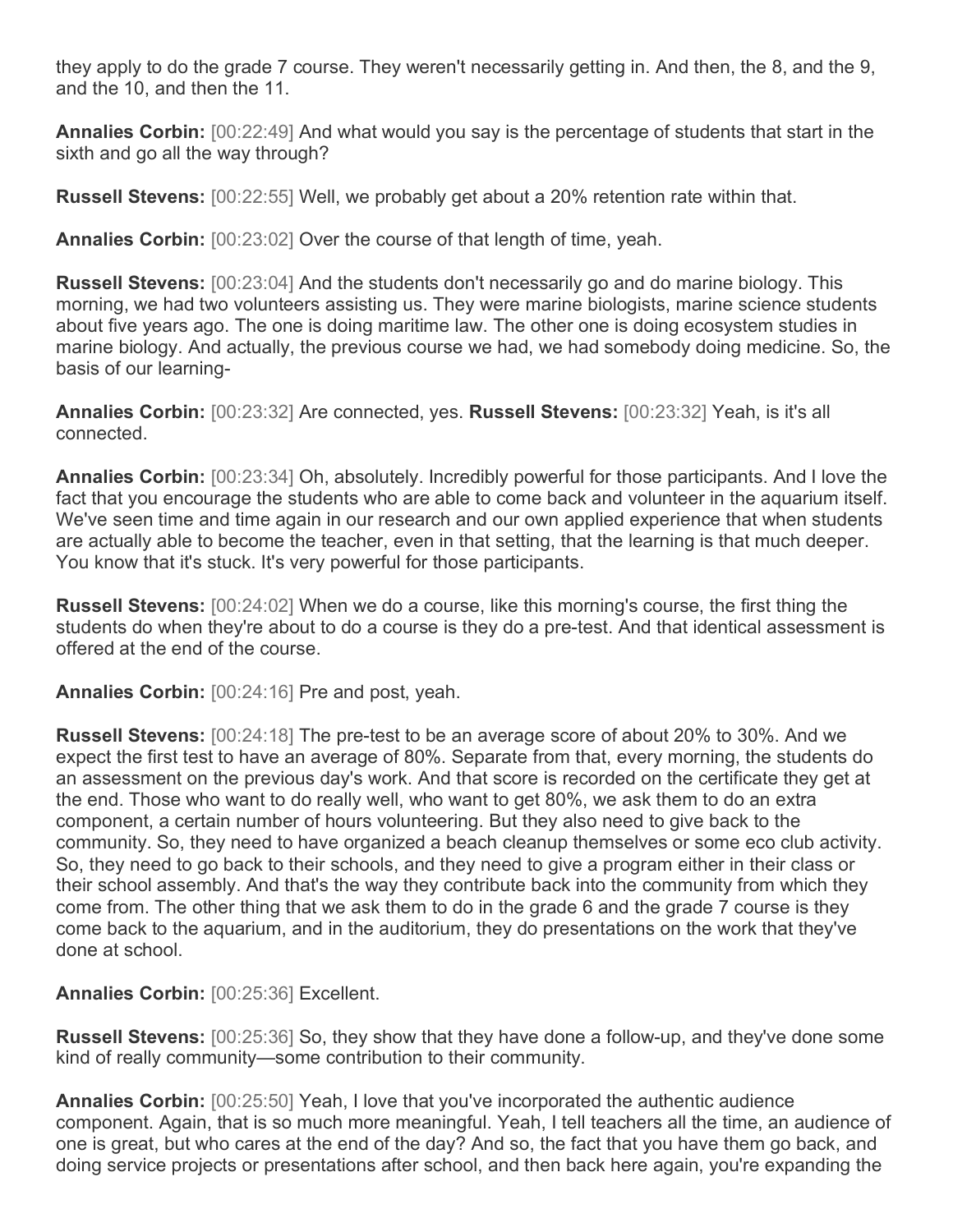audience that makes the relevancy of what you're teaching them so much more powerful. And we see repeatedly that when schools, teachers, community centers, museums, and aquariums incorporate that somehow in their programming that you have a much, much greater retention of knowledge.

**Russell Stevens:** [00:26:32] And I think, actually, giving these students an undertaking that they need-

**Annalies Corbin:** [00:26:39] Absolutely.

**Russell Stevens:** [00:26:39] ... to take it seriously, and they must study, even though it's a holiday program, they must study every evening. It's a lot of work. We unashamedly have made this an academic program.

**Annalies Corbin:** [00:26:50] Yeah.

**Russell Stevens:** [00:26:50] And so, academically, they need to study. And we've had students flying in - one from Philippines, one from Vancouver. We had one flying from our East Coast, a young lady in a wheelchair whose parents came through with her, and she was sitting there at the back for the course and loved the support, loved the participation. Actually, her apparent disability was really a way in which she was brought into the community in a beautiful way because everybody was able to, in some way, contribute to-

**Annalies Corbin:** [00:27:26] Sure.

**Russell Stevens:** [00:27:26] ... helping her, get her out the ferry, either push her on the ferry on the wheelchair.

**Annalies Corbin:** [00:27:31] And still be able to participate. And again, the setup that you've created has made it very accessible in that sense. So, when—what about the teachers, outside of your own teachers and a teacher who's bringing students specifically in? Do you do a lot of trying to take your programming and instill, at least, components of the content into your mainstream education, at least, in the surrounding area through teacher professional development or workshops? How does that all work for you here at the aquarium?

**Russell Stevens:** [00:28:03] In 2002 to 2005, we used to run teachers workshops, and we had up to 700 teachers participating in our teachers workshop. Alongside that, our state province had teacher training. And we eventually found that these teachers were- weren't chalked up.

**Annalies Corbin:** [00:28:31] Yeah.

**Russell Stevens:** [00:28:31] So, they didn't participate. We were challenged with this whole program. And so, we ended up thinking quite long and hard about how we would effect the formal education landscape. And we were approached by district officials and state or provincial officials saying, "You're doing so much really valuable content in your courses. You need to write a curriculum." Unlike what is happening in America, in America, you can do a whole range of all sorts of subjects. There are only 27 subjects that you can do from grade 10 to grade 12 in South Africa.

## **Annalies Corbin:** [00:29:21] Okay.

**Russell Stevens:** [00:29:22] So, you, in grade 10, have to decide on six subjects, and those are the only subjects you take from grade 11, through to grade 11, through to grade 12.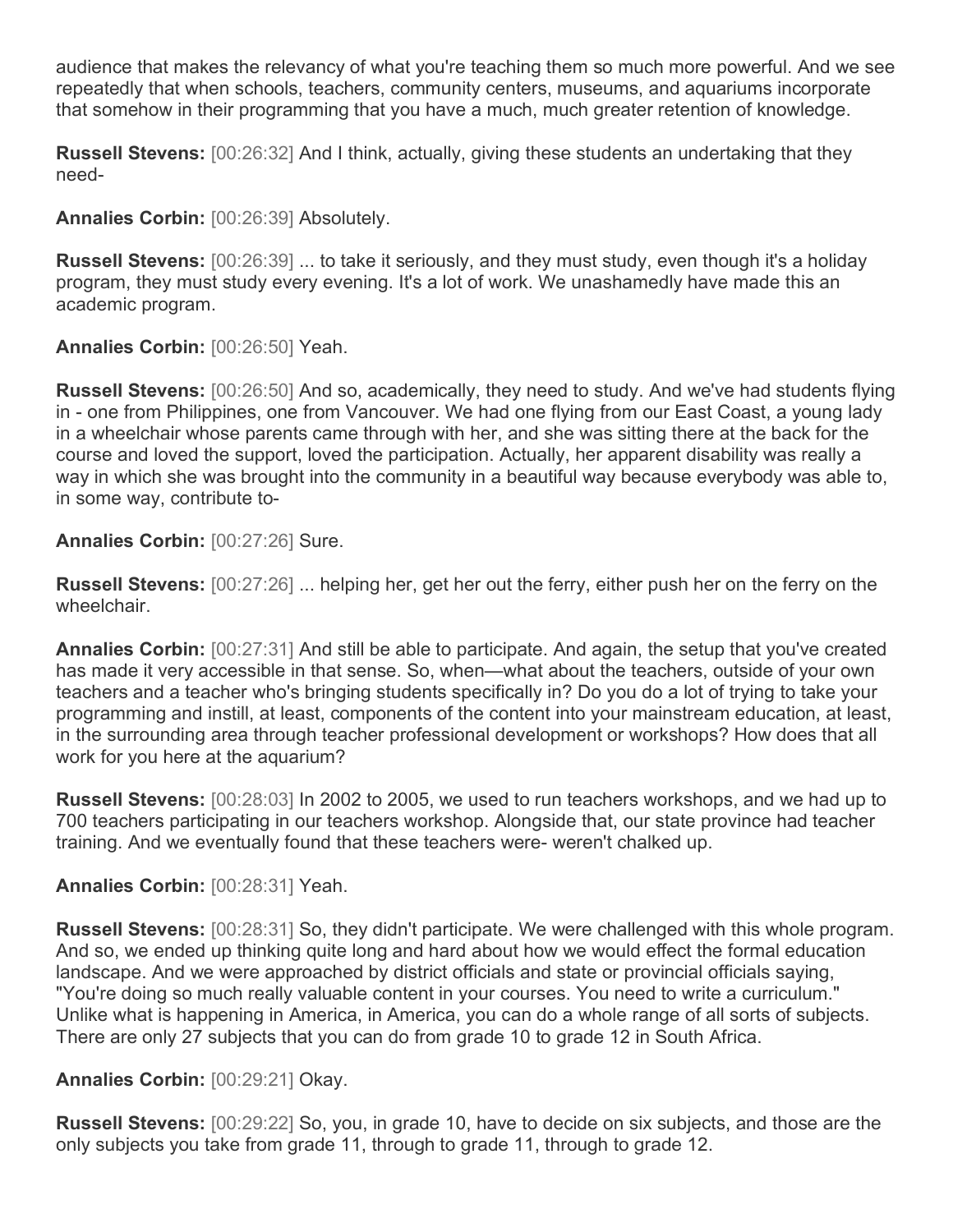#### **Annalies Corbin:** [00:29:34] Wow!

**Russell Stevens:** [00:29:35] So, you would say take English, and [indiscernible], and maths, and physical sciences. You might take life sciences, you might take geography. And then, all students have to do life orientation as the seventh subject. Of the six subjects, you've only got 27 subjects to choose from. What we have done is we've written a 27th subjects-

**Annalies Corbin:** [00:30:03] I see.

**Russell Stevens:** [00:30:03] ... which we now have called marine sciences. And that is not for our province of Western Cape. It is for the Eastern Cape, for KwaZulu-Natal, for Gauteng. So, the whole country.

**Annalies Corbin:** [00:30:16] You could choose this, marine sciences-

**Russell Stevens:** [00:30:19] Any one-

**Annalies Corbin:** [00:30:19] ... as one of your six?

**Russell Stevens:** [00:30:22] Exactly.

**Annalies Corbin:** [00:30:22] In grade—starting in grade 10, and you would carry it through grade 12, no matter where you're from within South Africa.

**Russell Stevens:** [00:30:29] Yes. But the school has to apply for students in their school to do it.

**Annalies Corbin:** [00:30:38] And a teacher, a local, a teacher in the school is the primary instructor.

**Russell Stevens:** [00:30:41] Yes. So, they will, then, be trained by us.

**Annalies Corbin:** [00:30:45] So, that teacher in that school, in that remote location, not in—and I say remote, just not in Cape Town comes trains with you and your staff, learns to do and deliver the curriculum.

**Russell Stevens:** [00:30:56] Yeah. So, we've undertaken-

**Annalies Corbin:** [00:30:58] Wow!

**Russell Stevens:** [00:30:58] ... for the introduction of this course. It's fantastic because our South African, the equivalent of a federal gazetted law legislation, it was signed into law last Friday.

**Annalies Corbin:** [00:31:13] Wow!

**Russell Stevens:** [00:31:14] So, we are so close to having it to be implemented in 2020. In the initial phase, we had the Two Oceans Aquarium have undertaken to be the support for the teaching community. We'll only start with 20 schools in the beginning. And each of the schools will have a champion. So, there are a couple of criteria that we've set in place for a school to be offering marine sciences. The first is it must have a functioning school management team and a parent board of governors. It must be functional. They must not be a situation where taking marine sciences detracts from the academic standing of the school. There must be a champion principal. There must be a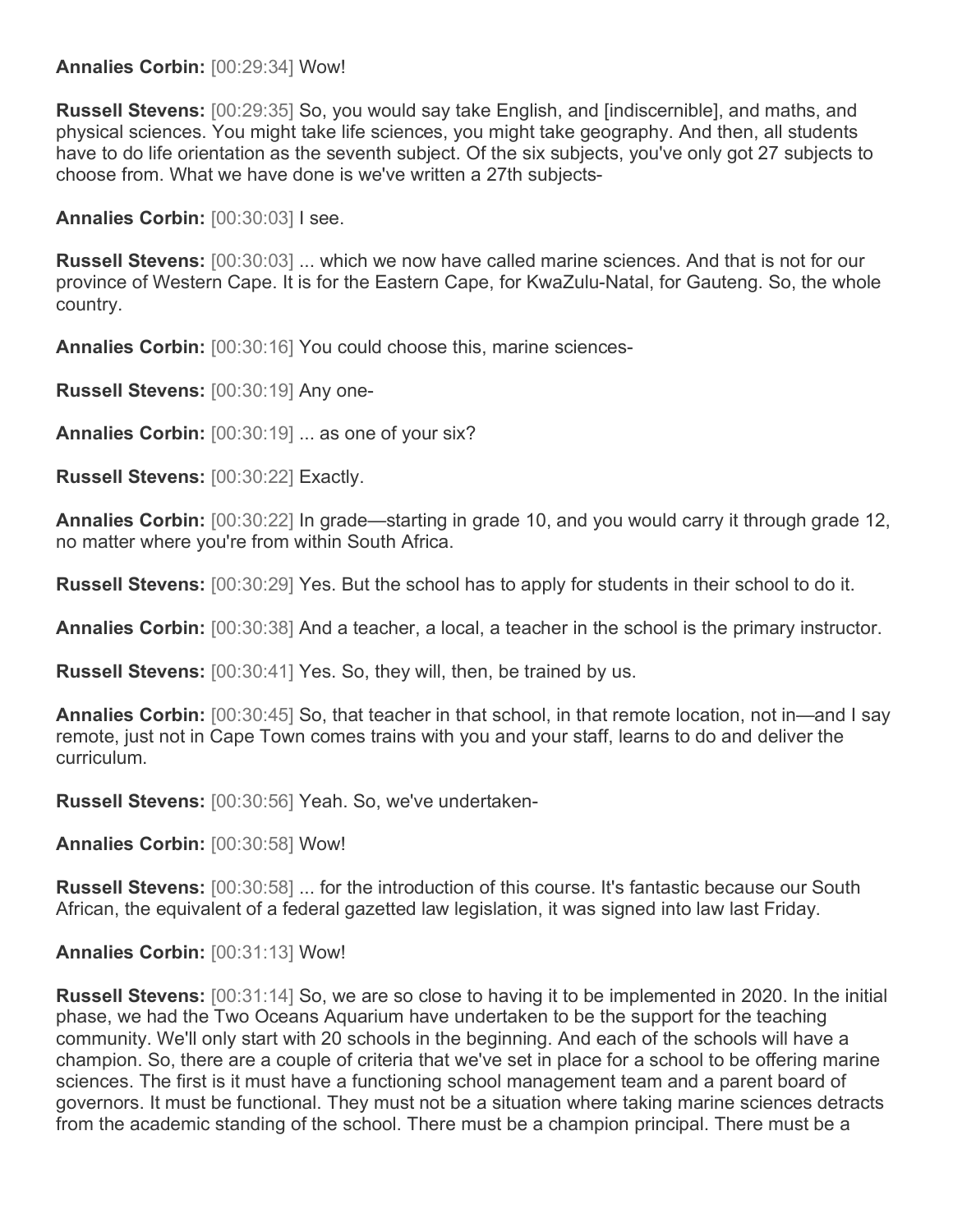champion teacher to run with it. They also must be undertaking to train up junior teachers, so that if that teacher was to leave, there will be a sustainable approach within the school.

**Annalies Corbin:** [00:32:18] So, you're building internal capacity for purposes of sustainability.

**Russell Stevens:** [00:32:21] Exactly. **Annalies Corbin:** [00:32:22] Excellent.

**Russell Stevens:** [00:32:23] And then, what we will do is we will have a video Skype meeting with our staff. Who are they? From every one of those schools, they will have a video conference call every Monday evening, and we will discuss the teaching for the week. And who's doing which assessment? Can you from this place, from this province, share with another person from this province? This isn't inland province. We don't have this access. How do we deal with this? Can we, as the Two Oceans Aquarium, courier equipment to the inland province? How do we make sure that everybody is able to participate adequately within it? So, that is a kind of marine sciences teacher training that will happen. We've written the curriculum. We give them copies of the curriculum. They can download it. And it is a very balanced reflection of our courses, which really was an enrichment from our one-hour-forty-five-minute lesson that we would offer here at the aquarium.

**Annalies Corbin:** [00:33:29] For your regular school visitors, how—so, this is just—have you had this first group of 20 schools, or this will start this coming academic year next year?

**Russell Stevens:** [00:33:39] We've had studied the schools this year piloting. **Annalies Corbin:**  [00:33:41] Okay, pilot, okay.

**Russell Stevens:** [00:33:41] And then, probably, we want to have 20 next year. We might have one school in Harting. We might have one school in Durban in the East Coast, KwaZulu-Natal area, and we're thinking maybe six schools in the Western Cape area. So, it might be a maximum of 10 schools in the first year round next year.

**Annalies Corbin:** [00:34:02] Right.

**Russell Stevens:** [00:34:03] But we have piloted it where we have gone out to schools who or schools which are the pilot schools, and we're offering this program to on Tuesday and Thursday afternoons for two hours on each afternoon. And that then makes up what the requirements of the curriculum is. It needs to be a four-hour training program per week for 40 weeks of the year.

**Annalies Corbin:** [00:34:33] Okay, for the students, four hours a week of exposure to the program.

**Russell Stevens:** [00:34:37] Yes.

**Annalies Corbin:** [00:34:38] Yeah.

**Russell Stevens:** [00:34:39] It's not always working. So, we, now, are encouraging students to accept that they'll need to do six hours, so that four hours actually happens.

**Annalies Corbin:** [00:34:48] Right, right.

**Russell Stevens:** [00:34:50] The sport—in South Africa, there's a different approach to sport. Many of the sports are run by schools. So basically, you'll have a netball or hockey, field hockey, I think you call it, or rugby, which is union rugby, which is not like your football. It's more like a British rugby approach. Canadian people would understand because they've got a rugby team. So, all of this is in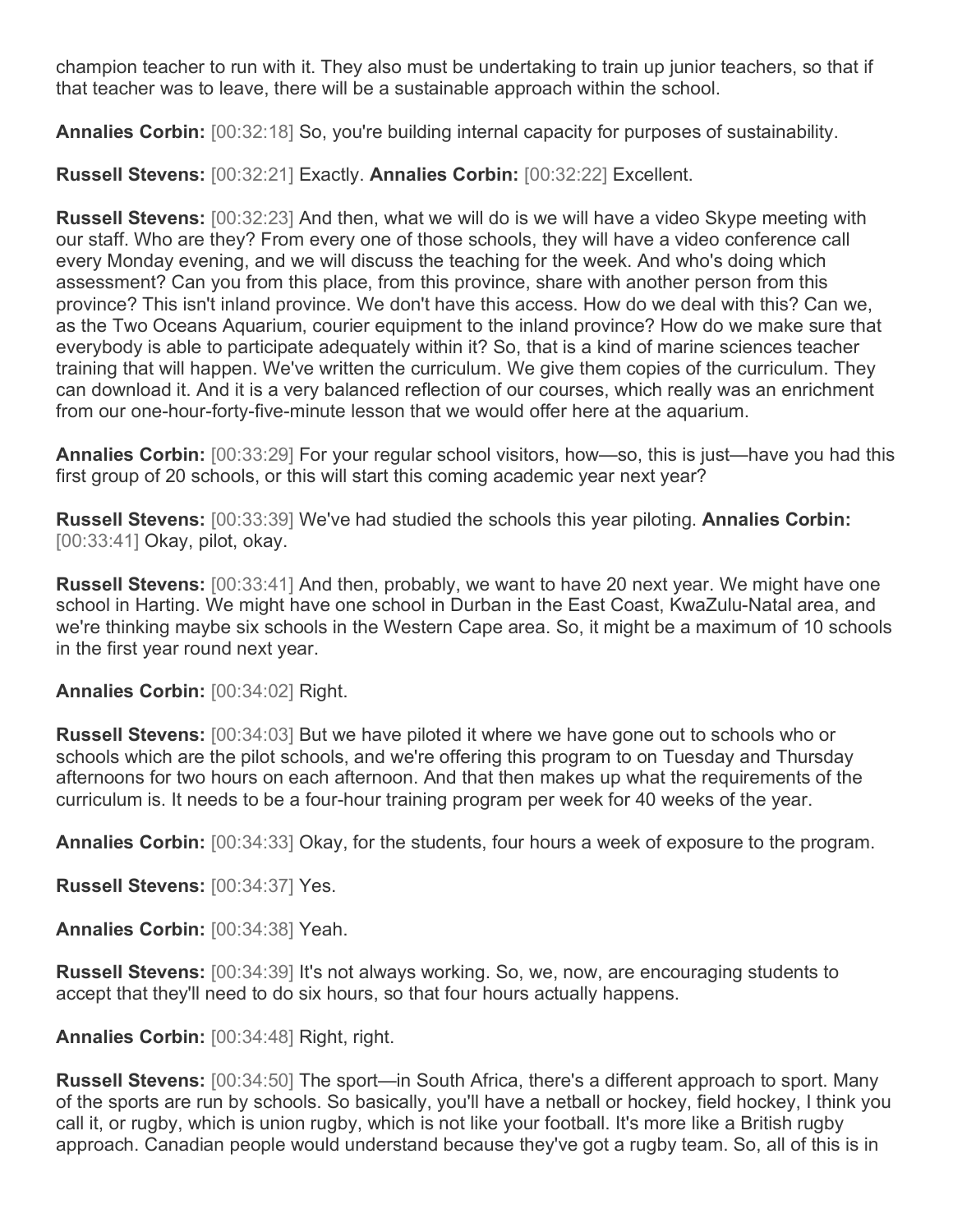the school program. And to have an extra mural club like this is impacted upon by the sports and the other activities. So, in essence, we've had to try and find a way through this. And we've, now, suggested that they need to have three hours twice a week.

**Annalies Corbin:** [00:35:39] Right, right. And so, as the program, then—as you crafted the program and your experience with the program of moving it from here at the aquarium into the field, if you will, into these schools, we talk with schools all the time as they take on new programs, and there's a lot of trepidation, especially of teachers who are feeling overwhelmed by the task at hand. The everyday teaching I have to do. And now, you're asking for one more thing from this champion teacher to be able to do. And so, having that champion administrator clearly is key. We see the same thing when you bring new programs in. If the administration is not fully on board, it's never ever going to be successful. So, I would say good on you for making that a requirement. But in addition to the sports-

**Russell Stevens:** [00:36:35] But let's just come in there.

**Annalies Corbin:** [00:36:35] Yeah.

**Russell Stevens:** [00:36:36] I want to come in there.

**Annalies Corbin:** [00:36:37] Yeah.

**Russell Stevens:** [00:36:38] The objectives of the subject are very clear that it has to be a standalone. So, when somebody studies history at the school level, they don't become a professor of history. One appreciates that they're going to pick up skills that the history curriculum is teaching them. They have an understanding of how to write an essay. They understand of the causes of a particular human event, and the effects of one human event, and how that impacts on human rights, how it impacts on human dignity, how this particular march, whether it was in Moscow or in Martin Luther King's time, that march had this impact on the community. And so, they have this understanding. That is the skill we leave them as they go through in life with. And so, we believe that these are standalone skills that can stand alone. It's mental constructs. It's the core knowledge we've discussed. We need these students to gain confidence.

**Russell Stevens:** [00:37:41] We also teach on a purposeful level multidisciplinarity. We do not want to have people in the medical field anymore who only think about the heart and not about the other organs within the body. We need students to understand a level of multidisciplinarity. And that is what we are trying to teach.

**Russell Stevens:** [00:38:06] We also are trying to teach sensitivity. Gone are the days when we must assume that sensitivity is going to be absorbed through families or an understanding with nature. We want to teach children and students to understand that this is a special animal. If I'm going to be involved with any kind of seafood, let's see that we're doing it responsibly because I don't want to eat the last specimen of that particular species. So, that's really broadly an important level of what this curriculum is about. It stands alone with its specific skills.

**Russell Stevens:** [00:38:56] To get back to your point about what teachers must take on, teachers are doing too much. So, we would encourage the teachers not to take on this cause, to teach it unless they've dropped something else. So, there was a teacher the other day that was thinking, "We, as a school, might drop one of the subjects and replace that subject." One of the 26. So, it could be history or geography. I won't mention the name here. And that subject will, then, no longer be taught in the school because less students are wanting to take it, for example. So, we want to be able to pace our education partners. And those are the teachers, the champion teachers at the school, to be able to pace themselves through the content.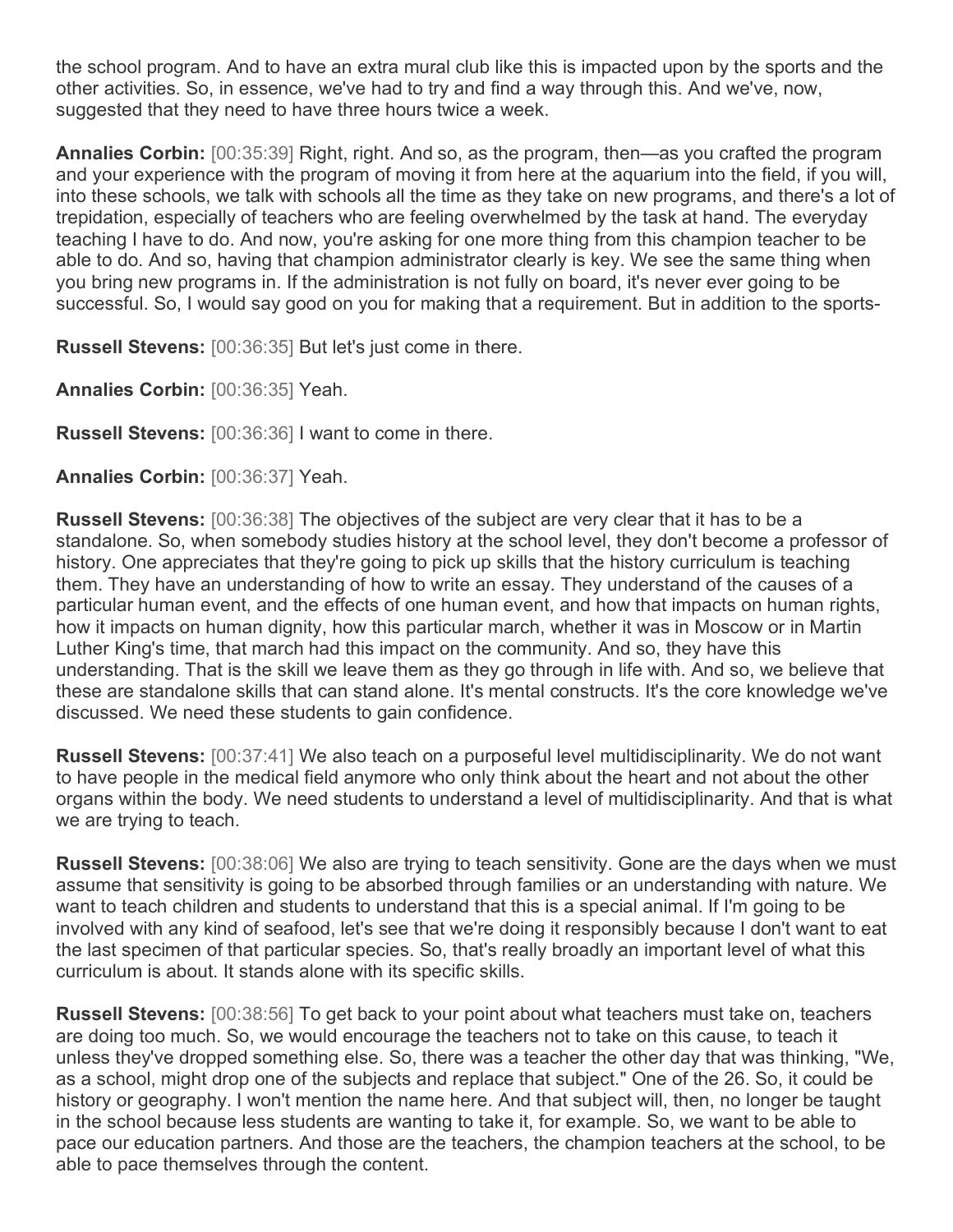**Annalies Corbin:** [00:39:56] Exactly. Will you talk about that as well because, again, like I said, it's that query that I get frequently through the work that we do. And we have—we're always advocating that it's not an add-on. You're replacing something else with this new program, whatever it happens to be, this new initiative, this new endeavor to prevent that overload.

**Russell Stevens:** [00:40:17] Well, in education, internationally, we fight the teacher burnout.

**Annalies Corbin:** [00:40:24] We do.

**Russell Stevens:** [00:40:24] And in addressing that, we need to make sure that a subject is introduced in a way where there is a facilitation of allowing people to teach in a way where they take off the role of feeling they are the specialists.

**Annalies Corbin:** [00:40:46] Exactly. They're a facilitator of learning. Exactly.

**Russell Stevens:** [00:40:49] They facilitate. And so, in this curriculum, when you read it, you'll see there's a line that says that teachers or students should not be dependent on their teacher for their performance. They are the primary teacher. Hence, this is why we are burning the candle at both ends at the moment. We are for all 85 topics of this curriculum, we have done the following. We have sit on a Google Drive, draw from Google Drive the curriculum. We, then, have 3 to 11, sometimes 15 page elucidation that the students can pick up. And so, that's like what we would, in the old days, call a textbook.

**Russell Stevens:** [00:41:42] But this is not a paper-based curriculum. We are not going to print any textbooks. No corporate is going to make lots of money out of selling paper with marine sciences content on it, which, then, dictates that we will be using old outdated methods and ideas because that's on the paper that's being printed that was called the textbooks that, then, dictates what we learn.

**Russell Stevens:** [00:42:12] The next thing that we have is a PowerPoint that is prepared that the students can go through and look at images that we've tried to get a local illustrator to put together. And all of our illustrations, all of our content in the elucidation, we've tried to Africanize it in a way where it doesn't have the context of, for example, when many American textbooks launch into an entry of what is life like under the sea, they start with Titanic. Now, what does the Titanic mean for an African child in South Africa? Very little. At least to this group of people, with respect to all the people that did die in that event, and I'm very sorry that that ended up happening and all of the things that Captain Smith did and whatever that happened, that really isn't an Africanized content.

**Annalies Corbin:** [00:43:18] Correct.

**Russell Stevens:** [00:43:20] Plate tectonics, when we teach plate tectonics to a grade 6 or whatever, we do not want to start with the San Andreas Fault. We start with the African Rift Valley.

**Annalies Corbin:** [00:43:29] It has to be culturally relevant.

**Russell Stevens:** [00:43:32] It's contextualized to the South African country.

**Annalies Corbin:** [00:43:34] Absolutely.

**Russell Stevens:** [00:43:35] And that's elements on the PowerPoints and the illustration. The other thing we have is a glossary. So, every word in the—if I can call it an e-book textbook, when we scan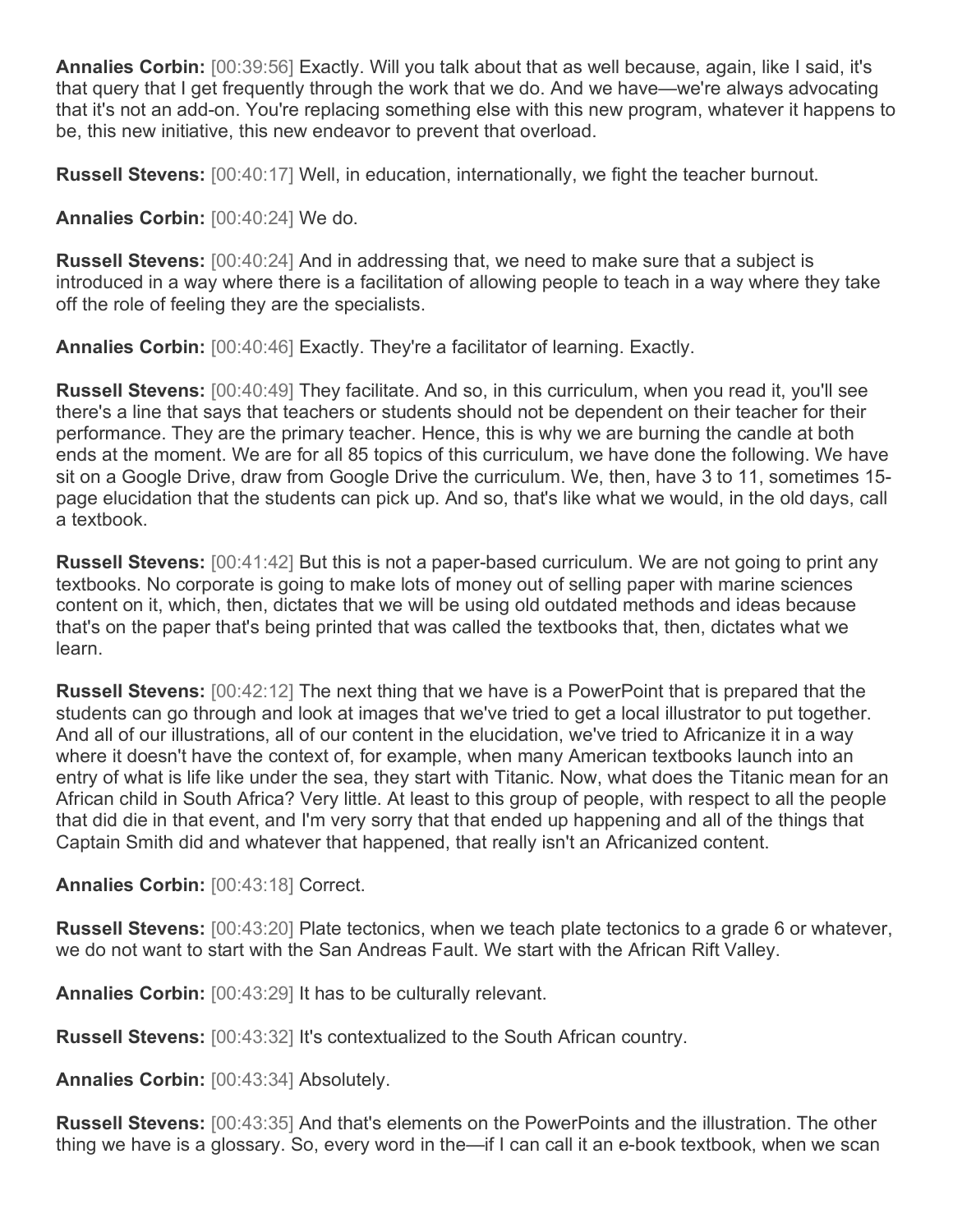over it, we'll see there is a word, and you don't know the meaning, we've written a glossary for each of the words there. We, also, then, give a series of questions, which are likely questions that students can be asked. So, out of all of this, what we do is we've got a curriculum that the children can learn off of a cellphone. All of that will be off cellphone, and they'll be able to pick up through—we sent to via social media, WhatsApp, or Facebook. They can pick up on the PowerPoint, they can pick up on the glossary, and all that's needed.

**Annalies Corbin:** [00:44:31] So, it's ready to roll.

**Russell Stevens:** [00:44:33] It's ready to roll. And there are four pillars of this curriculum - marine biology, oceanography, humans in the oceans, and ocean ecosystems. Humans in the ocean looks at marine-protected areas, for example. Ecosystems will look at kelp forests. We look at the open ocean forests—not forests, open ocean ecosystems. And marine biology looks at the evolutionary process right from proteus through to mammals. And that is the basis of the animals. When we look at the oceanology section, we look at [indiscernible], and pH, and we've look at salinity, and we've looked at currents. And so, the oceanology, the physical oceanology. Then, you also touch on a little bit of physics, like the gas laws, Boyle's law, and so forth, so that if students are going to diving, they'll understand the basics of diving science.

**Annalies Corbin:** [00:45:30] That's really remarkable and incredibly robust. So, thank you very much, Russell, for taking time to spend with me. I have no doubt our listeners will be reaching out to you. I can think of a handful of teachers that I've encountered over the years that I know will want, "How do I get my hands on this? How could we possibly be able to utilize components of that?"

**Russell Stevens:** [00:45:56] Yes. So, if they go to education.gov.za or we call zed a, you then click on the curriculum button, and you search for marine sciences caps, you will find this document.

**Annalies Corbin:** [00:46:15] I will make sure that we go find it, and we put a link out there.

**Russell Stevens:** [00:46:19] And then if anyone wants to contact us, they can email me at russell.stevens@aquarium.co.za.

**Annalies Corbin:** [00:46:27] I'll also post that link as well.

**Russell Stevens:** [00:46:27] Good.

**Annalies Corbin:** [00:46:27] Absolutely.

**Russell Stevens:** [00:46:27] So, they can just send an email, and we'll hope to be able to connect with them, connect with you through your radio stream station, and we will be able to do whatever it takes to make—as the National Marine Educators Association states, to make the world of water, fresh and salt, known to deal with this incredible need, which is identified within the United States of America and many others, of ocean literacy and the need to enhance ocean content into curricula worldwide. And then, at the same time, many of the developing countries have picked up on the need to elevate student understanding, so they can participate within an ocean economy, the blue economy, which is looking forward to the future, and we need to do it wisely, we need to do it sustainably, and we need to do it gently.

**Annalies Corbin:** [00:47:45] And we need to do it. And we need to do it quickly. And certainly, as a maritime archaeologist, my own passion with the world of water, I certainly thank you for the work that you're doing. It's been a pleasure.